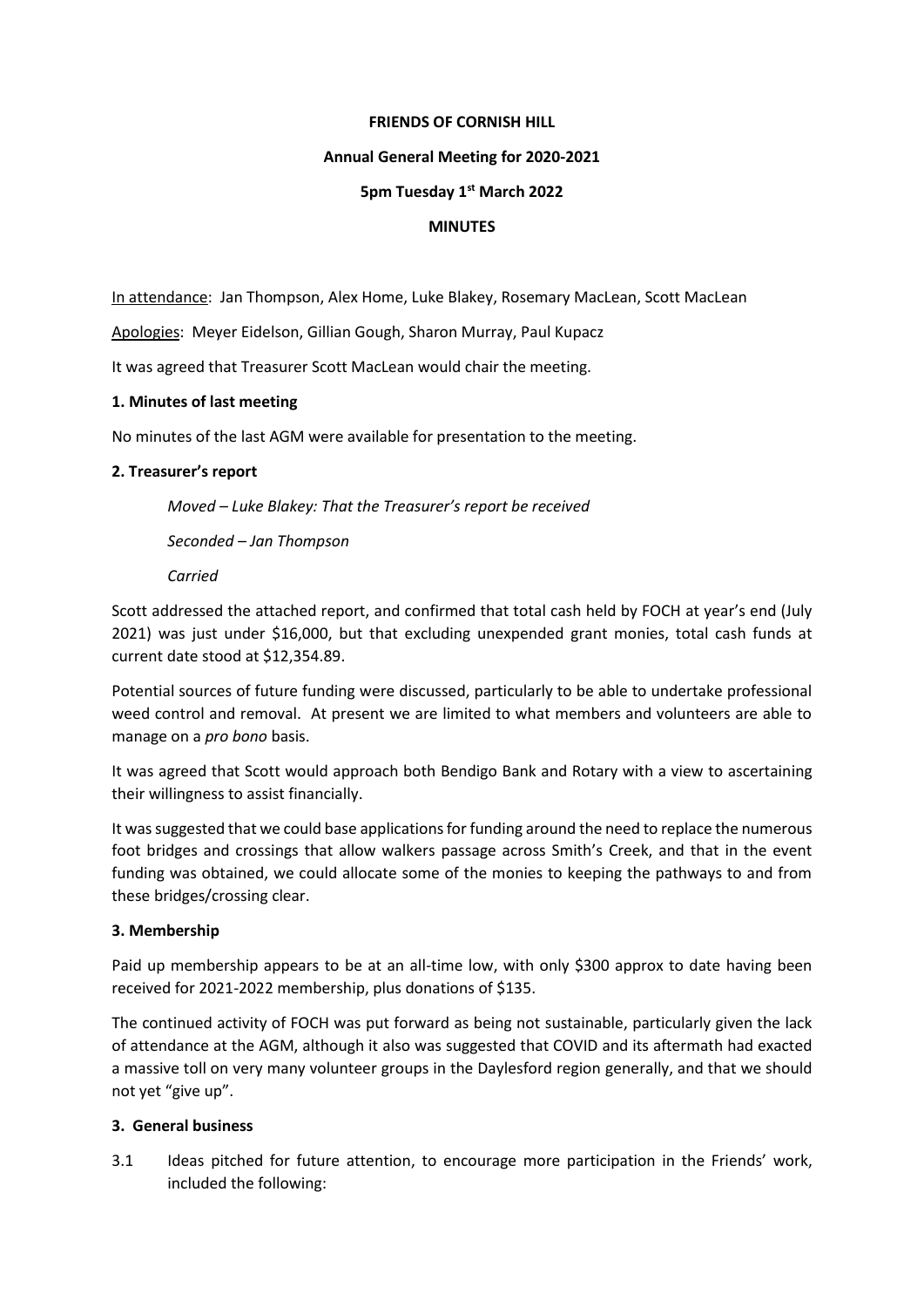- o Sculpture walk involving local artists and craftspeople
- o Picnic tables to be gravelled underneath, and potentially equipped with pitched rooves for shelter
- o Promotional articles in the Wombat Post and The Local News, also on the Daylesford Grapevine and the FOCH Facebook page (*action*: Jan)
- o Replacement of foot bridges and crossings referred to above
- o Continued distribution of the FOCH "Walking on Cornish Hill" brochure (*action*: Alex)

# 3.2 Working bees

It was agreed that working bees would be scheduled for the next few months on the third Sunday of each month, commencing with 20<sup>th</sup> March, 15<sup>th</sup> May and 19<sup>th</sup> June (i.e. no working bee during the Easter break)

The FOCH website needs to be updated to reflect this, and details need to be dispatched to the email list of members and interested parties (*action*: Scott)

Votes of thanks were moved to reflect Luke Blakey's continued brushcutting work on his RDOs, and also to Jan and Alex for their continued willingness to orgainse working bees.

Meeting closed at 6:09pm

Date and location of next meeting TBA.